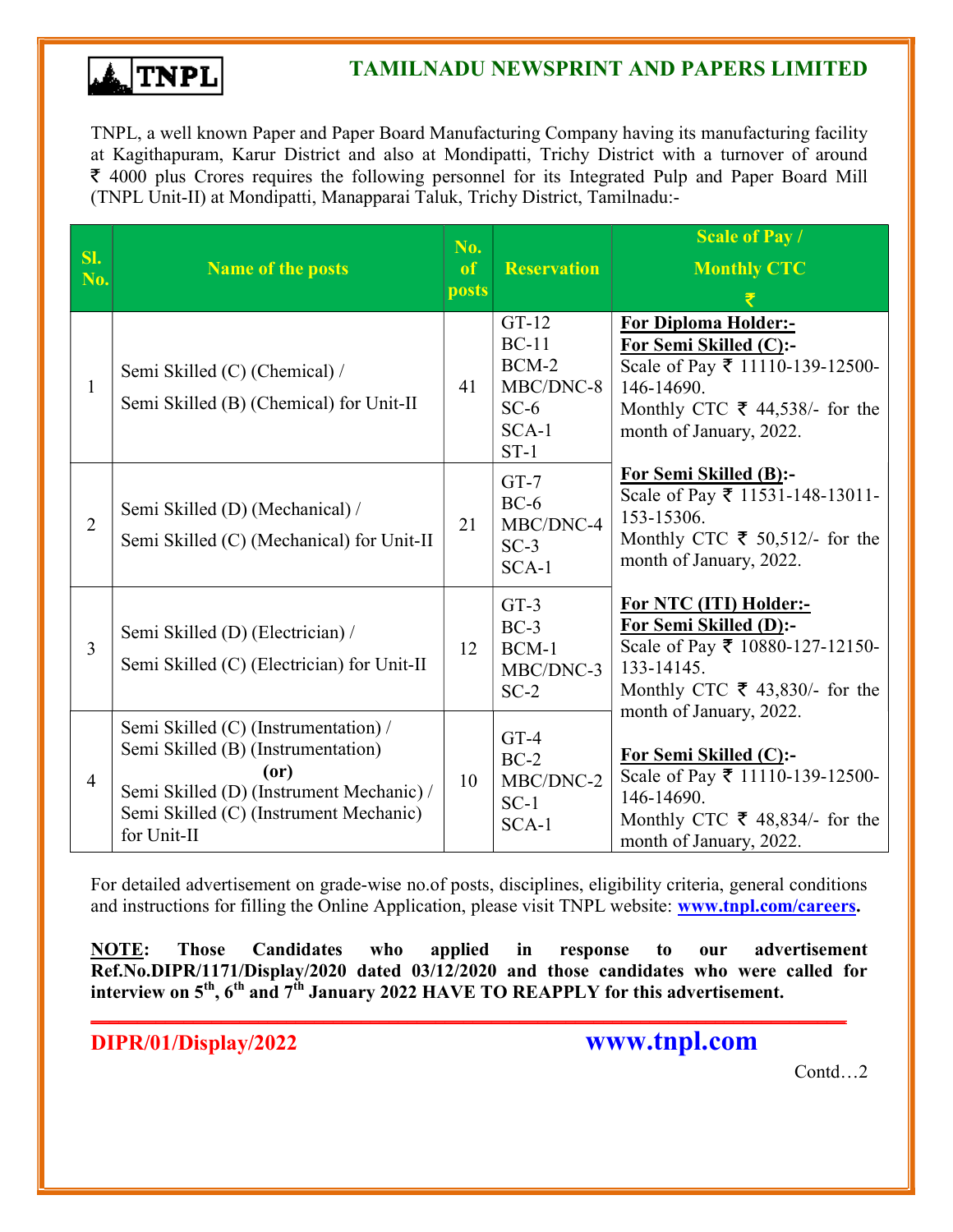

/ 2 /

# 1. SEMI SKILLED (C) (CHEMICAL) / SEMI SKILLED (B) (CHEMICAL).

| No.of vacancies                                                                                                                             | $\mathcal{L}$                                                                                                                                                                          | 41                                                                                                                                                                                                                                                                                                                                                                                                                                                                                                                                                                                                                                                                                                            |  |
|---------------------------------------------------------------------------------------------------------------------------------------------|----------------------------------------------------------------------------------------------------------------------------------------------------------------------------------------|---------------------------------------------------------------------------------------------------------------------------------------------------------------------------------------------------------------------------------------------------------------------------------------------------------------------------------------------------------------------------------------------------------------------------------------------------------------------------------------------------------------------------------------------------------------------------------------------------------------------------------------------------------------------------------------------------------------|--|
| Reservation                                                                                                                                 | $\ddot{\cdot}$                                                                                                                                                                         | General Turn-12, BC(other than BC Muslims)-11, BC Muslim-2,<br>MBC/DNC-8, SC-6, SCA-1, ST-1                                                                                                                                                                                                                                                                                                                                                                                                                                                                                                                                                                                                                   |  |
| First Class full time Diploma in Chemical Engineering / Chemical<br>Qualification<br>$\ddot{\cdot}$<br>Technology/ Pulp & Paper Technology. |                                                                                                                                                                                        |                                                                                                                                                                                                                                                                                                                                                                                                                                                                                                                                                                                                                                                                                                               |  |
| Age                                                                                                                                         | For Semi Skilled (C):-<br>Maximum as on $01/01/2022$<br>General Turn-30 years; BC/BCM/MBC/DNC-32 years; SC/SCA/ST-35 years<br>For Semi Skilled (B):- Minimum 30 years as on 01/01/2022 |                                                                                                                                                                                                                                                                                                                                                                                                                                                                                                                                                                                                                                                                                                               |  |
| Experience                                                                                                                                  |                                                                                                                                                                                        | For Semi Skilled (C):-<br>Should have minimum 5 years of post qualification experience as on<br>01/01/2022<br><b>For Semi Skilled (B):-</b><br>Should have minimum 10 years of post qualification experience as on<br>01/01/2022<br>in the operation and process control of High Speed Paper Machines / Board<br>Machines, Paper/Board converting section consisting of rewinders, sheeters,<br>cut-pack lines, ream wrapping, pallet wrapping, shrink bundling etc., Stock<br>Preparation, Chemical additive Plant / Colour Coating Kitchen of Paper /<br>Paper Board Machines, Chemical / Mechanical / Deinked Pulp Mills, Soda<br>Recovery Plant with causticizers / Lime Kiln and Chlorine dioxide plant. |  |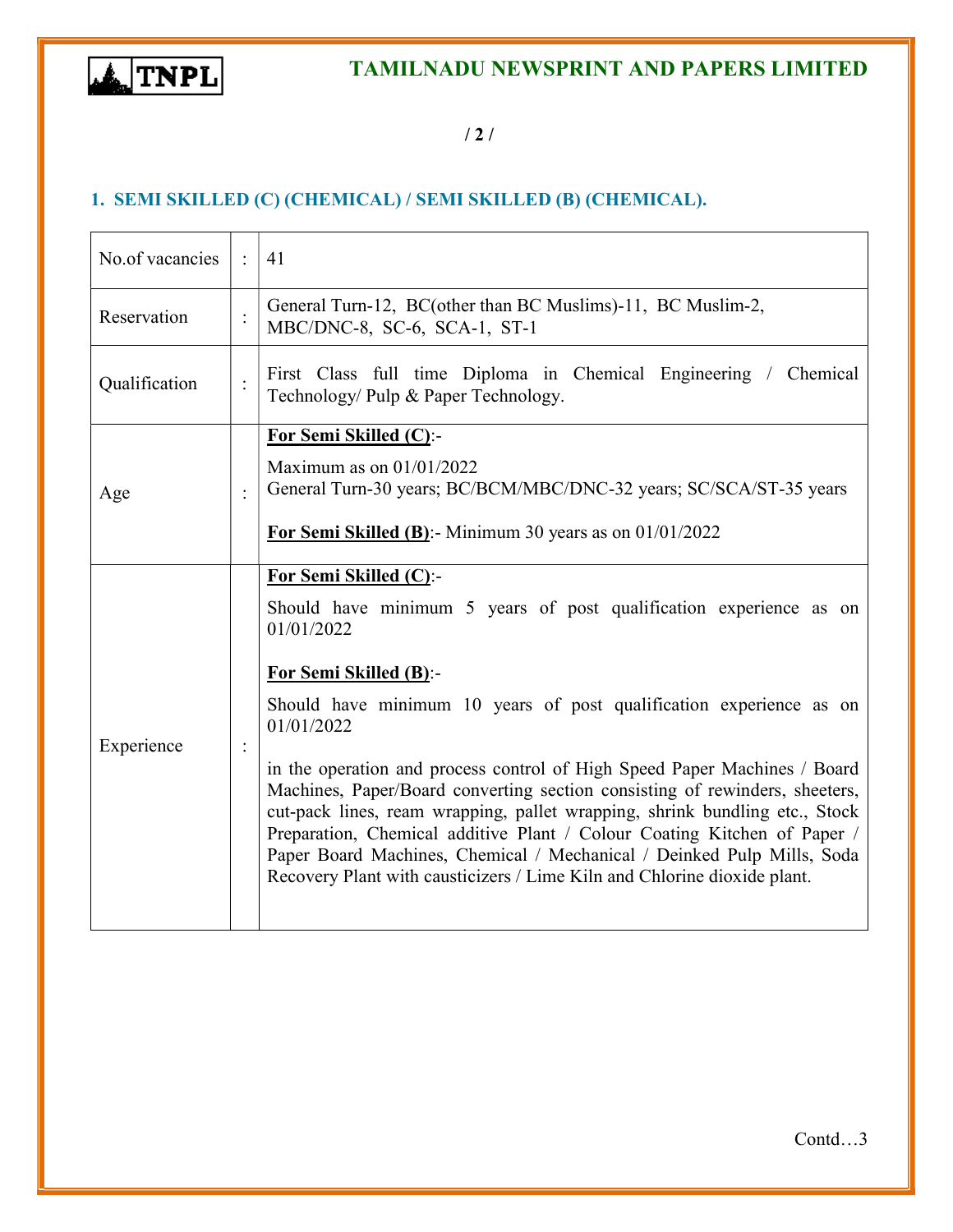

## / 3 /

## 2. SEMI SKILLED (D) (MECHANICAL) / SEMI SKILLED (C) (MECHANICAL).

| No.of vacancies                                                      |                | 21                                                                                                                                                                                                                                                                                                                                                                                                                                                                                                                                                                                                              |
|----------------------------------------------------------------------|----------------|-----------------------------------------------------------------------------------------------------------------------------------------------------------------------------------------------------------------------------------------------------------------------------------------------------------------------------------------------------------------------------------------------------------------------------------------------------------------------------------------------------------------------------------------------------------------------------------------------------------------|
| Reservation                                                          | $\ddot{\cdot}$ | General Turn-7, BC(other than BC Muslims)-6, MBC/DNC-4, SC-3, SCA-1                                                                                                                                                                                                                                                                                                                                                                                                                                                                                                                                             |
| Qualification<br>$\ddot{\cdot}$<br>Apprenticeship Certificate (NAC). |                | SSLC with NTC in Fitter Trade with not less than 60% of marks and National                                                                                                                                                                                                                                                                                                                                                                                                                                                                                                                                      |
| <b>For Semi Skilled (D):-</b><br>Maximum as on $01/01/2022$<br>Age   |                | General Turn-30 years; BC/BCM/MBC/DNC-32 years; SC/SCA/ST-35 years<br>For Semi Skilled (C):- Minimum 30 years as on $01/01/2022$                                                                                                                                                                                                                                                                                                                                                                                                                                                                                |
| Experience                                                           |                | For Semi Skilled (D):-<br>Should have minimum 5 years of post qualification experience as on<br>01/01/2022<br>For Semi Skilled (C):-<br>Should have minimum 10 years of post qualification experience as on<br>01/01/2022<br>in the maintenance / overhauling / servicing of various rotating equipments<br>like different types of pumps, blowers, agitators, turbines, compressors, gear<br>reducers, refiners, mixers etc., different types of conveying equipments and<br>other equipments installed in connection with manufacturing activities in a<br>large size manufacturing industry or power plants. |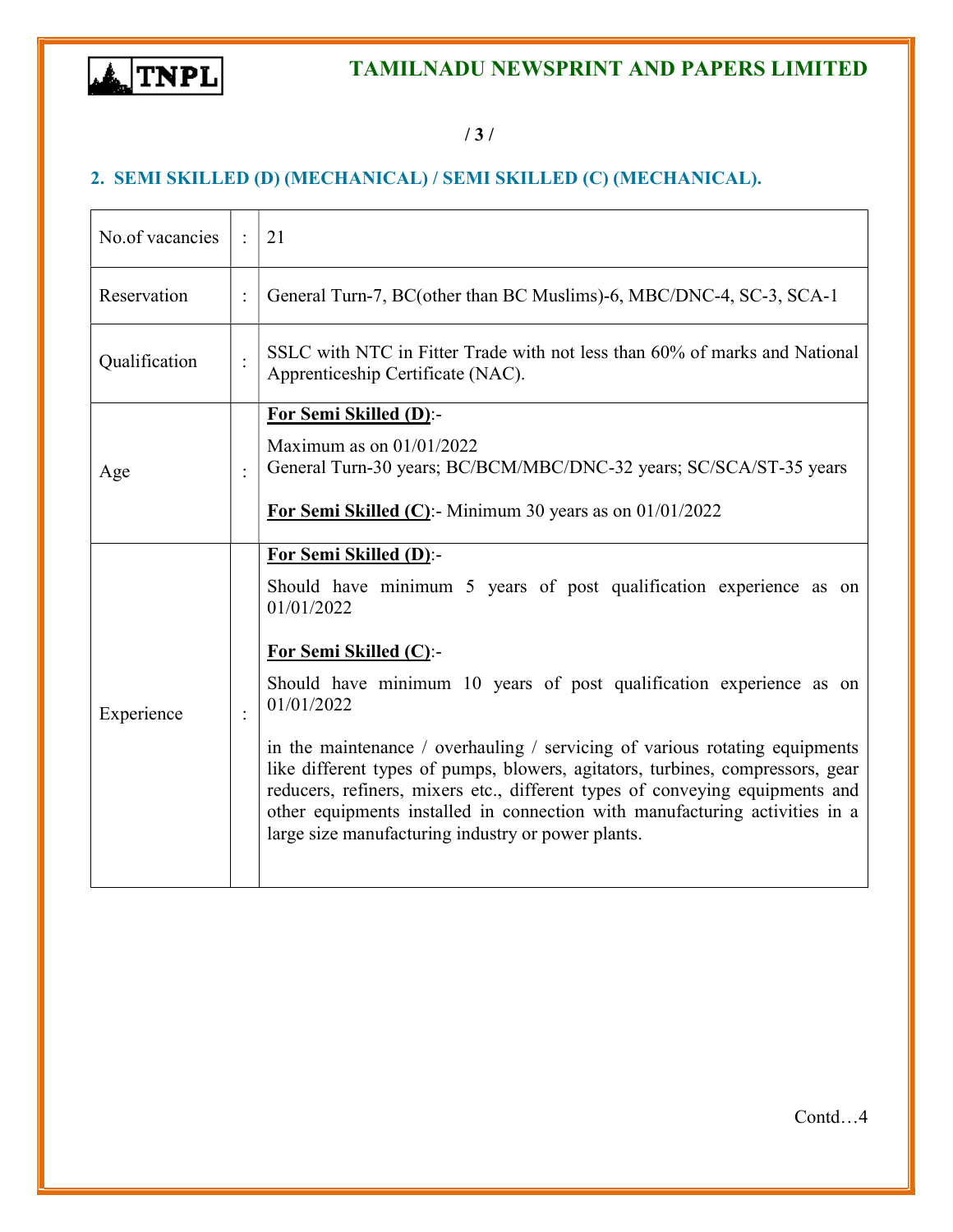

## / 4 /

# 3. SEMI SKILLED (D) (ELECTRICIAN) / SEMI SKILLED (C) (ELECTRICIAN).

| No.of vacancies                                  | $\bullet$                                                                                                            | 12                                                                                                                                                                                                                                                                                                                                                                                                                                                                                                                                                                                                                                                                                |
|--------------------------------------------------|----------------------------------------------------------------------------------------------------------------------|-----------------------------------------------------------------------------------------------------------------------------------------------------------------------------------------------------------------------------------------------------------------------------------------------------------------------------------------------------------------------------------------------------------------------------------------------------------------------------------------------------------------------------------------------------------------------------------------------------------------------------------------------------------------------------------|
| Reservation<br>$\ddot{\cdot}$<br>MBC/DNC-3, SC-2 |                                                                                                                      | General Turn-3, BC(other than BC Muslims)-3, BC Muslim-1,                                                                                                                                                                                                                                                                                                                                                                                                                                                                                                                                                                                                                         |
| Qualification                                    | SSLC with NTC in Electrician Trade with not less than 60% of marks and<br>National Apprenticeship Certificate (NAC). |                                                                                                                                                                                                                                                                                                                                                                                                                                                                                                                                                                                                                                                                                   |
| Age                                              |                                                                                                                      | For Semi Skilled (D):-<br>Maximum as on $01/01/2022$<br>General Turn-30 years; BC/BCM/MBC/DNC-32 years; SC/SCA/ST-35 years<br>For Semi Skilled (C):- Minimum 30 years as on $01/01/2022$                                                                                                                                                                                                                                                                                                                                                                                                                                                                                          |
| Experience                                       |                                                                                                                      | For Semi Skilled (D):-<br>Should have minimum 5 years of post qualification experience as on<br>01/01/2022<br><b>For Semi Skilled (C):-</b><br>Should have minimum 10 years of post qualification experience as on<br>01/01/2022<br>in the installation, operation and maintenance of various electrical equipments<br>like motors, transformers, High voltage Breakers, Power / Motor control<br>centers, variable frequency drives, PLCs, Industrial lighting, cable termination<br>and testing, motor rewinding, maintenance of different types of hand tools /<br>electrical appliances etc., in a large size continuous process / manufacturing<br>Industry or power plants. |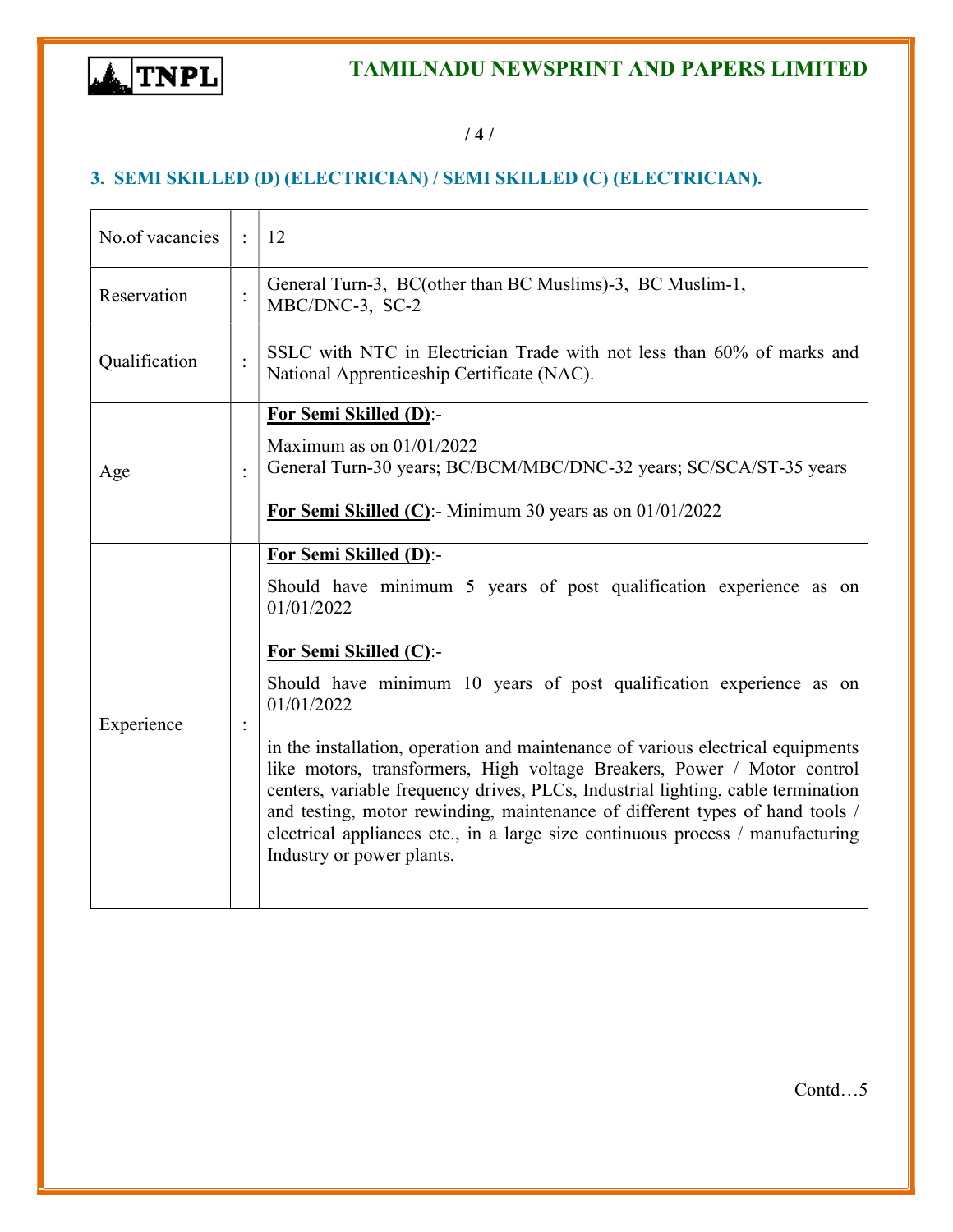

| /5/                                                                                        |                |                                                                                                                                                                                                                                                                                                                                                                                                                                                                                                                                                                                                                                                  |                                                                                                                                                                                                                                                                                |  |  |
|--------------------------------------------------------------------------------------------|----------------|--------------------------------------------------------------------------------------------------------------------------------------------------------------------------------------------------------------------------------------------------------------------------------------------------------------------------------------------------------------------------------------------------------------------------------------------------------------------------------------------------------------------------------------------------------------------------------------------------------------------------------------------------|--------------------------------------------------------------------------------------------------------------------------------------------------------------------------------------------------------------------------------------------------------------------------------|--|--|
| 4. SEMI SKILLED(C)(INSTRUMENTATION)/SEMI SKILLED (B)(INSTRUMENTATION)                      |                |                                                                                                                                                                                                                                                                                                                                                                                                                                                                                                                                                                                                                                                  |                                                                                                                                                                                                                                                                                |  |  |
| (OR)                                                                                       |                |                                                                                                                                                                                                                                                                                                                                                                                                                                                                                                                                                                                                                                                  |                                                                                                                                                                                                                                                                                |  |  |
| SEMI SKILLED (D) (INSTRUMENT MECHANIC) /<br><b>SEMI SKILLED (C) (INSTRUMENT MECHANIC)</b>  |                |                                                                                                                                                                                                                                                                                                                                                                                                                                                                                                                                                                                                                                                  |                                                                                                                                                                                                                                                                                |  |  |
| No.of vacancies                                                                            |                | 10                                                                                                                                                                                                                                                                                                                                                                                                                                                                                                                                                                                                                                               |                                                                                                                                                                                                                                                                                |  |  |
|                                                                                            |                |                                                                                                                                                                                                                                                                                                                                                                                                                                                                                                                                                                                                                                                  |                                                                                                                                                                                                                                                                                |  |  |
| General Turn-4, BC(other than BC Muslims)-2, MBC/DNC-2,<br>Reservation<br>$SC-1$ , $SCA-1$ |                |                                                                                                                                                                                                                                                                                                                                                                                                                                                                                                                                                                                                                                                  |                                                                                                                                                                                                                                                                                |  |  |
| Qualification<br>$\vdots$                                                                  |                | Electronics & Instrumentation Engineering.                                                                                                                                                                                                                                                                                                                                                                                                                                                                                                                                                                                                       | First Class full time Diploma in Instrumentation Engineering<br>Instrumentation Technology / Instrumentation and Control Engineering /<br>(or)<br>SSLC with NTC in Instrument Mechanic Trade with not less than 60% of<br>marks and National Apprenticeship Certificate (NAC). |  |  |
|                                                                                            |                | <b>For Diploma Holder:-</b>                                                                                                                                                                                                                                                                                                                                                                                                                                                                                                                                                                                                                      | For NTC (ITI) Holder:-                                                                                                                                                                                                                                                         |  |  |
|                                                                                            |                | For Semi Skilled (C):-                                                                                                                                                                                                                                                                                                                                                                                                                                                                                                                                                                                                                           | For Semi Skilled (D):-                                                                                                                                                                                                                                                         |  |  |
|                                                                                            |                | Maximum as on $01/01/2022$                                                                                                                                                                                                                                                                                                                                                                                                                                                                                                                                                                                                                       | Maximum as on $01/01/2022$                                                                                                                                                                                                                                                     |  |  |
| Age                                                                                        | $\vdots$       | General Turn-30 years;                                                                                                                                                                                                                                                                                                                                                                                                                                                                                                                                                                                                                           | General Turn-30 years;                                                                                                                                                                                                                                                         |  |  |
|                                                                                            |                | BC/BCM/MBC/DNC-32 years;<br>SC/SCA/ST-35 years                                                                                                                                                                                                                                                                                                                                                                                                                                                                                                                                                                                                   | BC/BCM/MBC/DNC-32 years;<br>SC/SCA/ST-35 years                                                                                                                                                                                                                                 |  |  |
|                                                                                            |                |                                                                                                                                                                                                                                                                                                                                                                                                                                                                                                                                                                                                                                                  |                                                                                                                                                                                                                                                                                |  |  |
|                                                                                            |                | For Semi Skilled (B):-                                                                                                                                                                                                                                                                                                                                                                                                                                                                                                                                                                                                                           | <b>For Semi Skilled (C):-</b>                                                                                                                                                                                                                                                  |  |  |
|                                                                                            |                |                                                                                                                                                                                                                                                                                                                                                                                                                                                                                                                                                                                                                                                  | Minimum 30 years as on $01/01/2022$ Minimum 30 years as on $01/01/2022$                                                                                                                                                                                                        |  |  |
|                                                                                            |                | For Diploma Holder:- For Semi Skilled (C):-                                                                                                                                                                                                                                                                                                                                                                                                                                                                                                                                                                                                      |                                                                                                                                                                                                                                                                                |  |  |
|                                                                                            |                | Should have minimum 5 years of post qualification experience as on<br>01/01/2022                                                                                                                                                                                                                                                                                                                                                                                                                                                                                                                                                                 |                                                                                                                                                                                                                                                                                |  |  |
|                                                                                            | $\ddot{\cdot}$ | For Semi Skilled (B):-<br>Should have minimum 10 years of post qualification experience as on<br>01/01/2022                                                                                                                                                                                                                                                                                                                                                                                                                                                                                                                                      |                                                                                                                                                                                                                                                                                |  |  |
|                                                                                            |                | For NTC (ITI) Holder):- For Semi Skilled (D):-<br>Should have minimum 5 years of post qualification experience as on<br>01/01/2022                                                                                                                                                                                                                                                                                                                                                                                                                                                                                                               |                                                                                                                                                                                                                                                                                |  |  |
| Experience                                                                                 |                | For Semi Skilled (C):-<br>Should have minimum 10 years of post qualification experience as on<br>01/01/2022                                                                                                                                                                                                                                                                                                                                                                                                                                                                                                                                      |                                                                                                                                                                                                                                                                                |  |  |
|                                                                                            |                | in erection, commissioning and maintenance of all type of measuring<br>instruments / transmitters, control valves, on / off valves, pneumatic /<br>hydraulic actuators, power cylinders and online analyzers in a large size<br>continuous process industries like Pulp and Paper, Refinery, Fertilizer<br>Petrochemical or Thermal Power Plants. Candidates should have hands on<br>experience in instrument tubing, panel wiring, cable glanding and<br>termination and should have experience in calibration of the field<br>instruments / transmitters and control valves. Knowledge of DCS / PLC /<br>ASRS system shall be added advantage. |                                                                                                                                                                                                                                                                                |  |  |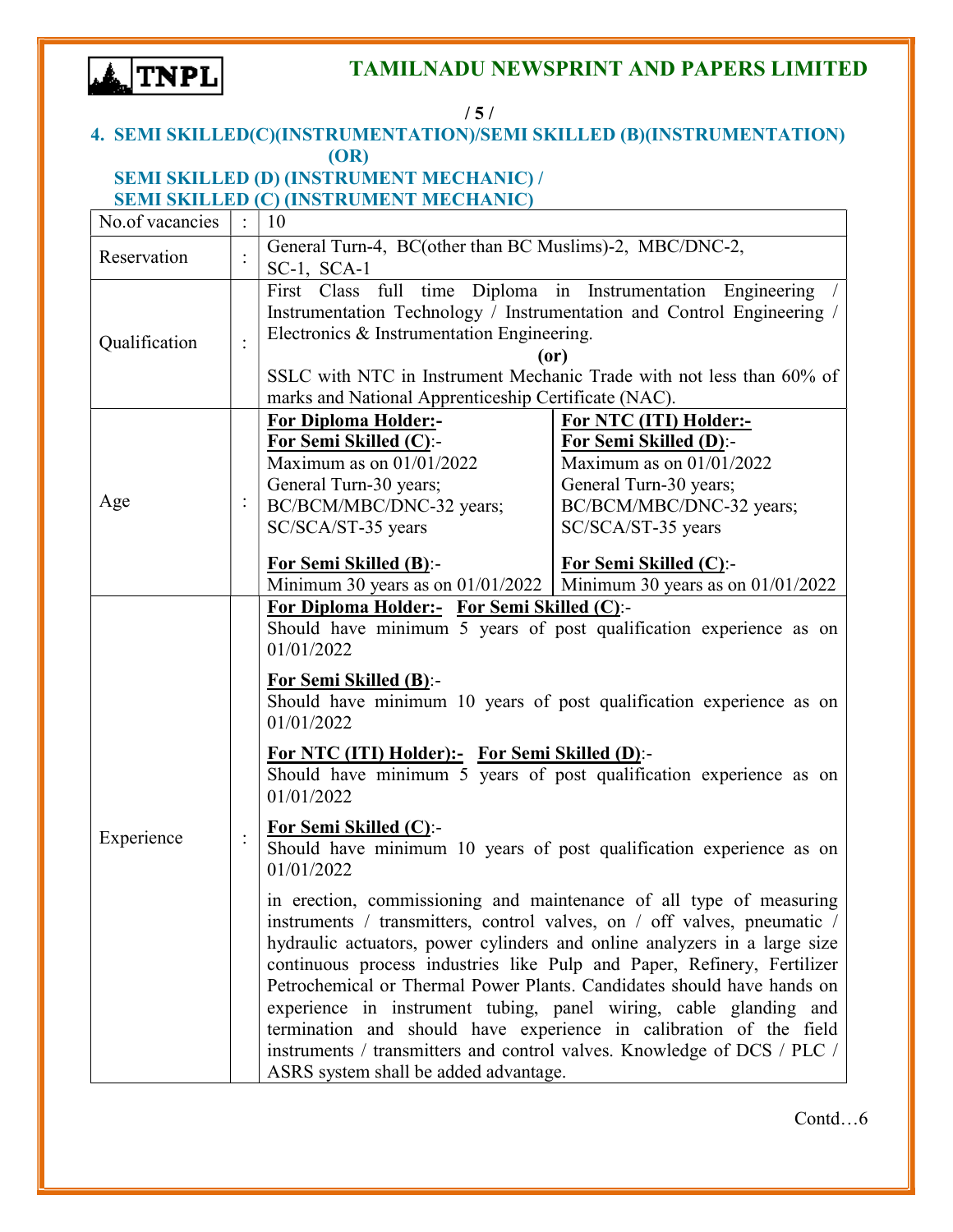

#### $/ 6 /$

#### GENERAL INSTRUCTIONS:-

- 1) Candidates should have secured 60% of marks in ITI (NTC) Trade without any rounding off.
- 2) Internship Training / Apprenticeship Training under the Apprentices Act 1961 will not be considered as Experience.
- 3) The Candidates should ensure that they fulfill the eligibility criteria and other requirements and that the particulars furnished by them are correct in all respect. In case it is detected at any stage of recruitment process that the candidate does not meet the eligibility criteria and / or the candidate has furnished any incorrect / false information or has suppressed any material fact(s), the candidature of such a candidate is liable to be rejected. If any of the above shortcoming(s) is/are detected, even after appointment, he / she will be terminated and prosecuted.
- 4) Applications that are not in conformity with the requirements indicated in this advertisement / incomplete applications will not be entertained.
- 5) TNPL reserves the right to cancel / restrict / enlarge / reopen the recruitment process, if the need so arises, without issuing any further notice or assigning any reason thereof.
- 6) Candidates who are claiming benefit of reservation / relaxation are required to produce Community Certificate issued by the Appropriate Authority from Government of Tamilnadu.
- 7) Post Qualification experience will be calculated only after acquiring essential qualification i.e. Diploma in Chemical Engineering / Chemical Technology / Pulp & Paper Technology / Diploma in Instrumentation Engineering / Instrumentation Technology / Instrumentation and Control Engineering / Electronics and Instrumentation Engineering / National Apprenticeship Certificate (NAC).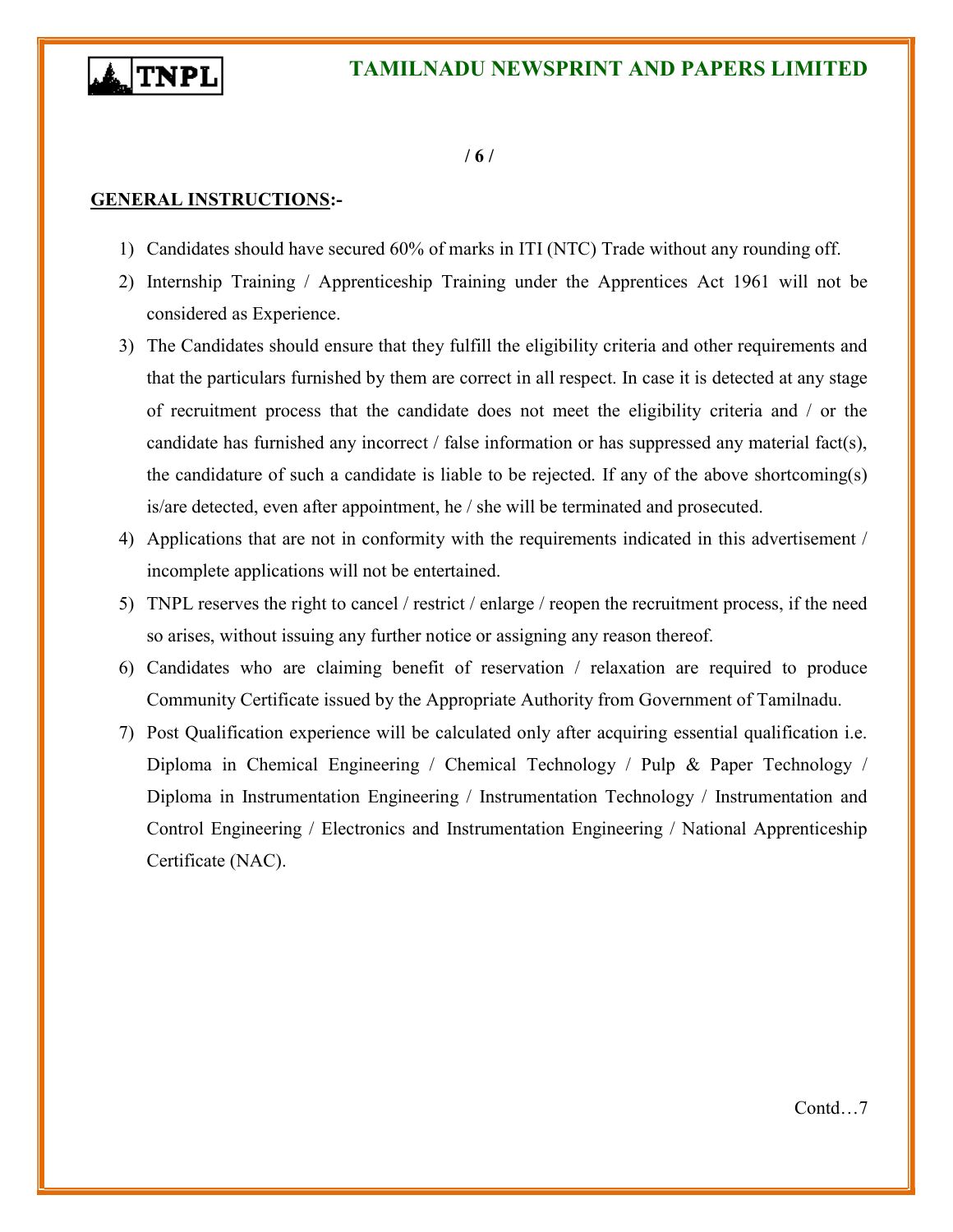

/ 7 /

#### HOW TO APPLY?

- 1) Candidates who conform to the job requirements as given above may apply through our web portal www.tnpl.com. No other mode of application will be accepted.
- 2) Before applying Online, the candidates should possess valid E-mail ID and Mobile Number.
- 3) Candidates are advised to go through the User Manual before filling the Online Application and follow the instructions / procedures.
- 4) Candidates can access the Online Application portal at www.tnpl.com. The Online Application portal will be active from 08:30 hours on 06/01/2022 to 17:30 hours on 20/01/2022.
- 5) After submitting the Application through ONLINE, an Application Form will be generated and it will be sent to the candidate's e-mail ID with Application Number, which has to be quoted for all future references. Candidates are required to take two copies of print out of the same and
	- a) Retain one with them for reference, and
	- b) Send the other copy of the Application Form along with the documents in a cover superscribing "APPLICATION FOR THE POST OF " by Post / Courier latest by 27/01/2022 to the following address:-

#### GENERAL MANAGER-HR TAMILNADU NEWSPRINT AND PAPERS LIMITED TNPL UNIT-II, MONDIPATTI, K.PERIYAPATTI (POST), MANAPPARAI (TK), TRICHY DISTRICT-621306, TAMILNADU.

#### List of Documents:-

# Self Attested copies of following documents are to be enclosed along with the Application Form:-

- i) Proof of Date of Birth (Birth Certificate / SSLC or HSC mark statement).
- ii) Aadhaar Card.
- iii) PAN Card.
- iv) Proof for possessing required Qualifications (Provisional / Diploma / NTC with NAC Certificates and Consolidated / Semester-wise mark Statements).
- v) Community Certificate.